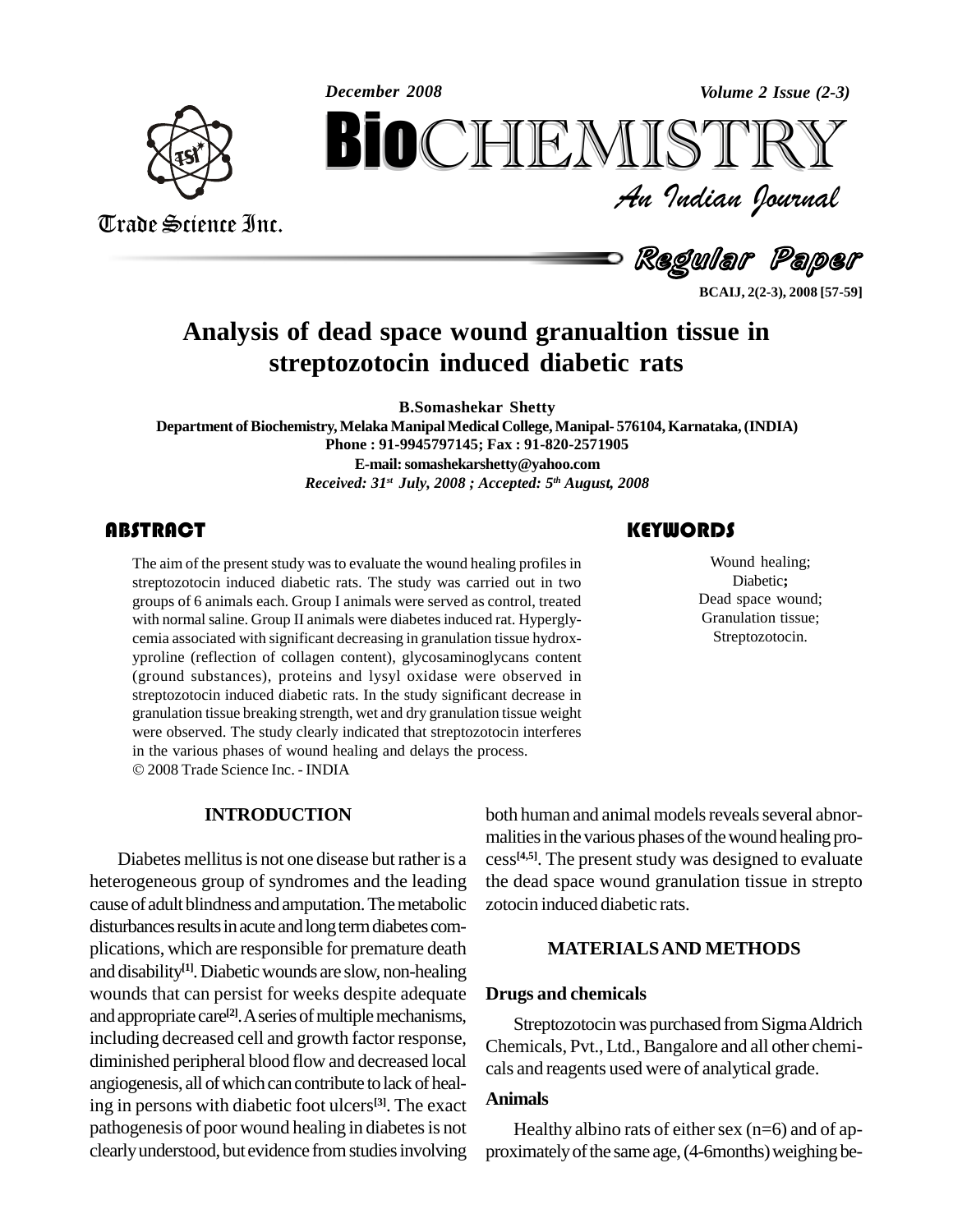# Regular Paper

tween 150-250g were used for the study. They were individually housed, maintained in clean polypropylene cages and fed with commercially pelleted rat chow (M/ s Hindustan Lever Ltd. Mumbai) and water *ad libitum*. The experimental protocol was subjected to scrutiny of Institutional Animal Ethical Committee for experimental clearance (No.IAEC/KMC/UA/2000). The ling Graph Pad in Stat (GPIS) software, version 1.15<br>animals were divided into 2 groups of 6 animals each and were expressed as the mean ±SD. P values <0.05 animals were divided into 2 groups of 6 animals each.

Group I animals were served as control, treated with normal saline

Group II animals were diabetes induced rats (streptozotocin, 50mg/kg bodyweight, i.p) **[6]**

#### **Induction of diabetes mellitus**

Diabetes mellitus was induced in Wistar rats by single intraperitonial injection of Streptozotocin (50mg/ kg) dissolved in  $0.1M$  citrate buffer (pH4.5) after overnight fasting for 12 hours. The diabetes was determining by assessing blood glucose concentration within 48 hours after injection of Streptozotocin. The rats with blood glucose above 250mg/dl were selected for ex perimental studies.

#### **EXPERIMENTAL**

#### **Dead space wound**

The wounding procedures were carried out using ketamine  $(1m/kg$  body weight of the rat, i.p) anaesthetized rats.These wounds were created by implanting ketamine (1ml/kg body weight of the rat, i.p) anaesthe-<br>tized rats. These wounds were created by implanting<br>two polypropylene tubes (0.5cm×2.5cm each), one on either side in the lumbar region on the dorsal surface of each rat. On the  $10<sup>th</sup>$  post-wounding day, the granulation tissue formed on the implanted tubes was carefully dissected out and weighed<sup>[7]</sup>. These granulation tissues **Listuan** were collected, weighed and granulation tissue breaking strength was measured. The tissues were dried at 60 <sup>0</sup>C for 24hr and dry weight was noted. The dried granulation tissue acid hydrolysate was prepared and then utilized for the estimation of hydroxyproline<sup>[8]</sup>, hex-<br>indu osamine content<sup>[9]</sup> and hexuronic acid<sup>[10]</sup>. A portion of value

the wet granulation tissue was used for the estimation oflysyl oxidase **[11]** and tissue protein **[12]**.

#### **Statistical analysis**

The results were analyzed using one way analysis Statistical analysis<br>The results were analyzed using one way analysis<br>of variance (ANOVA) with post hoc Scheffe's test using Graph Pad in Stat (GPIS) software, version 1.13 of variance (ANOVA) with post hoc Scheffe's test us-<br>ing Graph Pad in Stat (GPIS) software, version 1.13<br>and were expressed as the mean ±SD. *P* values <0.05 were considered as statistically significant

#### **RESULTS**

TABLE1 showsthe level of blood glucose in control and experimental animal group.The level of blood glucose wassignificantly elevated in streptozotocin treated rats compared to control group. The granulation tissue breaking strength, wet and dry granulation tissue weight was significantly decreased in diabetic rats compared to control (TABLE 1).

Hydroxyproline concentration of granulation tissue was significantly decreased in the streptozotocin induced diabetic rats. Glycosaminoglycan contents like hexuronic acid and hexosamine concentration was significantlydecreasedin the experimental group.Tissue protein concentration was verylow in the case of diabetic rats when compared to control. Lysyl oxidase level was significantly decreased in the experimental group (group II) (TABLE 2).

#### **DISCUSSION**

The results of the present study clearly demonstrated **TABLE1: Physical and biochemical analysis of granulation tissue in streptozotocin induced diabetic rats**

| Group               | <b>Blood</b><br>glucose<br>(mg/dl) | <b>Tissue</b><br>breaking<br>strength $(g)$                                                                    | Wet tissue<br>weight (mg/ weight (mg/<br>$100g$ rat) | Dry tissue<br>$100g$ rat) |
|---------------------|------------------------------------|----------------------------------------------------------------------------------------------------------------|------------------------------------------------------|---------------------------|
| Wounded<br>control  |                                    | 80.1±7.2 285.49±14.37 240.5±13.09 31.58±5.80                                                                   |                                                      |                           |
| Diabetic<br>induced |                                    | $276.38 \pm 14.1^a$ 178.5 $\pm$ 11.20 <sup>a</sup> 169.5 $\pm$ 10.32 <sup>a</sup> 22.5 $\pm$ 4.50 <sup>a</sup> |                                                      |                           |

**trol**

**TABLE 2:Biochemical analysis of granulation tissue in streptozotocin induced diabetic rats**

|                    | (mg/g tissue)        | (mg/g tissue)             | (mg/g tissue)           | (SFU)                                                                                                              |
|--------------------|----------------------|---------------------------|-------------------------|--------------------------------------------------------------------------------------------------------------------|
| $14.72 \pm 4.02$   | $10.49 \pm 2.37$     | $12.11 \pm 3.09$          | $41.58 \pm 3.80$        | $1711 \pm 69$                                                                                                      |
| $10.38 \pm 2.10^a$ | $7.1 \pm 1.20^a$     | $9.5 \pm 1.32^{\text{a}}$ | $27.5 \pm 2.50^{\circ}$ | $1128 \pm 47$ <sup>a</sup>                                                                                         |
|                    |                      |                           |                         |                                                                                                                    |
|                    | <b>BIO</b> CHEMISTRY |                           |                         | Values are mean $\pm$ SD of 6 replications. (SFU- Spctroflourimetric units), P values: $\degree$ :<0.01 vs control |

**BIO**CHEMISTRY